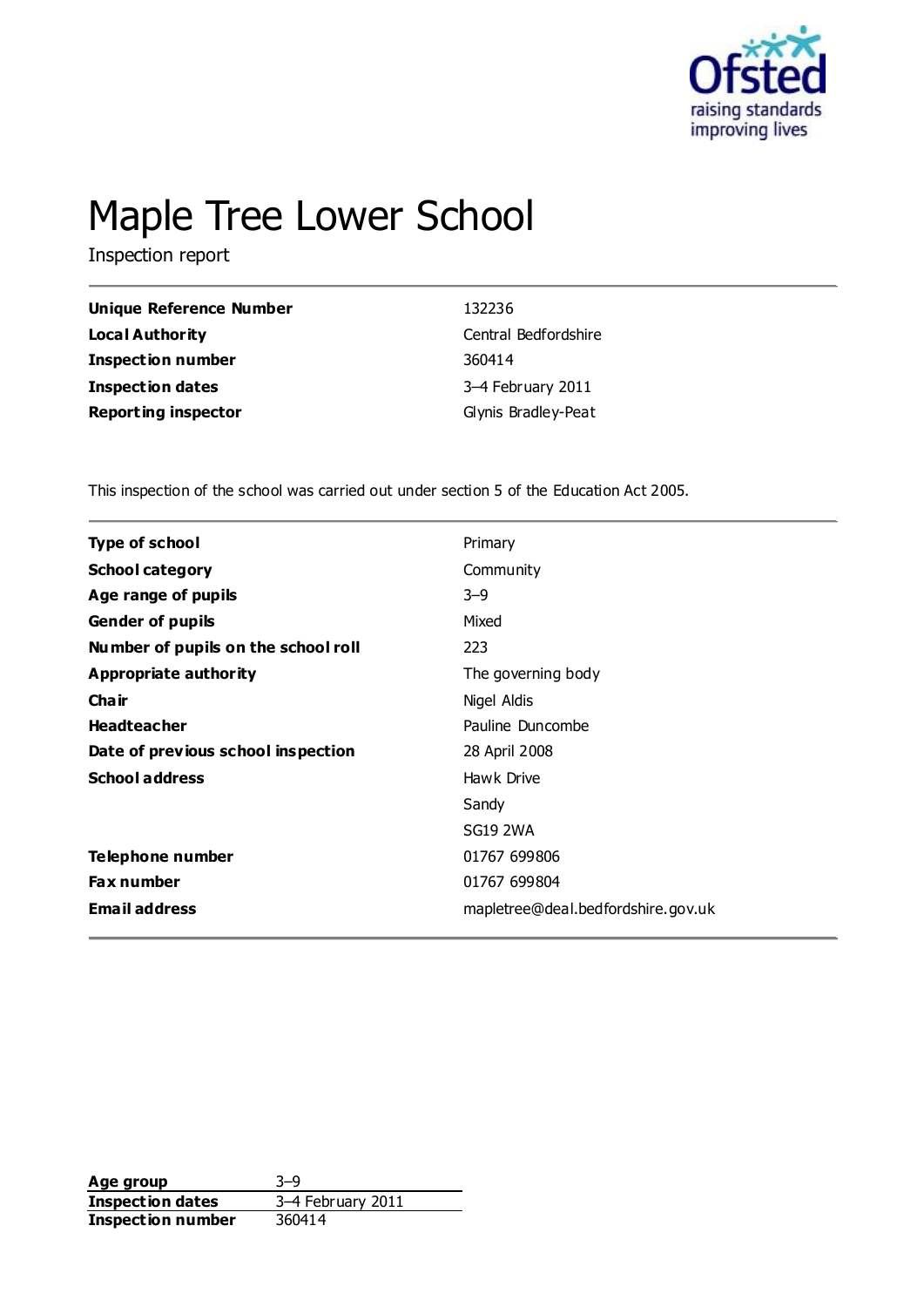The Office for Standards in Education, Children's Services and Skills (Ofsted) regulates and inspects to achieve excellence in the care of children and young people, and in education and skills for learners of all ages. It regulates and inspects childcare and children's social care, and inspects the Children and Family Court Advisory Support Service (Cafcass), schools, colleges, initial teacher training, work-based learning and skills training, adult and community learning, and education and training in prisons and other secure establishments. It assesses council children's services, and inspects services for looked after children, safeguarding and child protection.

Further copies of this report are obtainable from the school. Under the Education Act 2005, the school must provide a copy of this report free of charge to certain categories of people. A charge not exceeding the full cost of reproduction may be made for any other copies supplied.

If you would like a copy of this document in a different format, such as large print or Braille, please telephone 0300 123 4234, or email **[enquiries@ofsted.gov.uk](mailto:enquiries@ofsted.gov.uk)**.

You may copy all or parts of this document for non-commercial educational purposes, as long as you give details of the source and date of publication and do not alter the documentation in any way.

To receive regular email alerts about new publications, including survey reports and school inspection reports, please visit our website and go to 'Subscribe'.

Royal Exchange Buildings St Ann's Square Manchester M2 7LA T: 0300 123 4234 Textphone: 0161 618 8524 E: **[enquiries@ofsted.gov.uk](mailto:enquiries@ofsted.gov.uk)**

W: **[www.ofsted.gov.uk](http://www.ofsted.gov.uk/)**

© Crown copyright 2011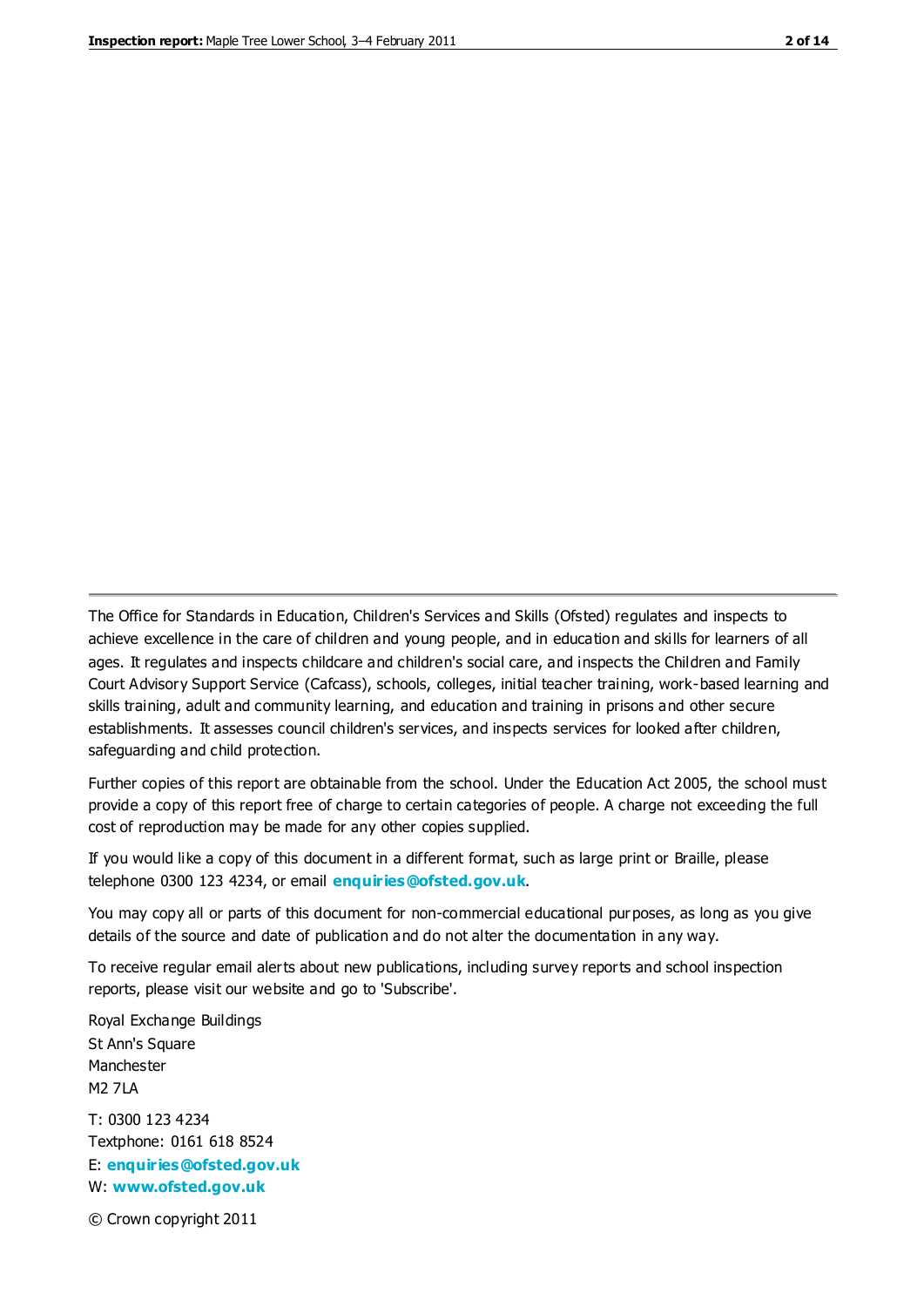# **Introduction**

This inspection was carried out by three additional inspectors. The inspectors visited 14 lessons, observed eight teachers and held meetings with the headteacher, senior leadership team, teaching staff, governors and pupils. They observed the school's work and looked at pupils' books. They checked documents including the school improvement plan, systems for tracking pupils' progress, safeguarding documentation and school policies. They also analysed information from 86 questionnaires from parents and carers, in addition to those received from staff and pupils.

The inspection team reviewed many aspects of the school's work. It looked in detail at a number of key areas.

- Are the most able pupils achieving are well enough and do teachers have high enough expectations of them?
- What progress do pupils make across all year groups and is attainment continuing to rise?
- Are leaders able to demonstrate good capacity to improve, taking into account current staffing issues?
- How well do leaders and managers secure improvements in teaching?

# **Information about the school**

Maple Lower is an average-sized lower school. There is provision for the Early Years Foundation Stage in two mixed Nursery and Reception classes. Pupils come from predominantly White British backgrounds, with a very small minority from a variety of other heritages. Very few pupils speak English as an additional language. The percentage of pupils known to be eligible for free school meals is low. The proportion of pupils with special educational needs and/or disabilities is below average. Their needs are mostly related to moderate learning difficulties and autism. The school has gained Healthy School status and the Activemark award.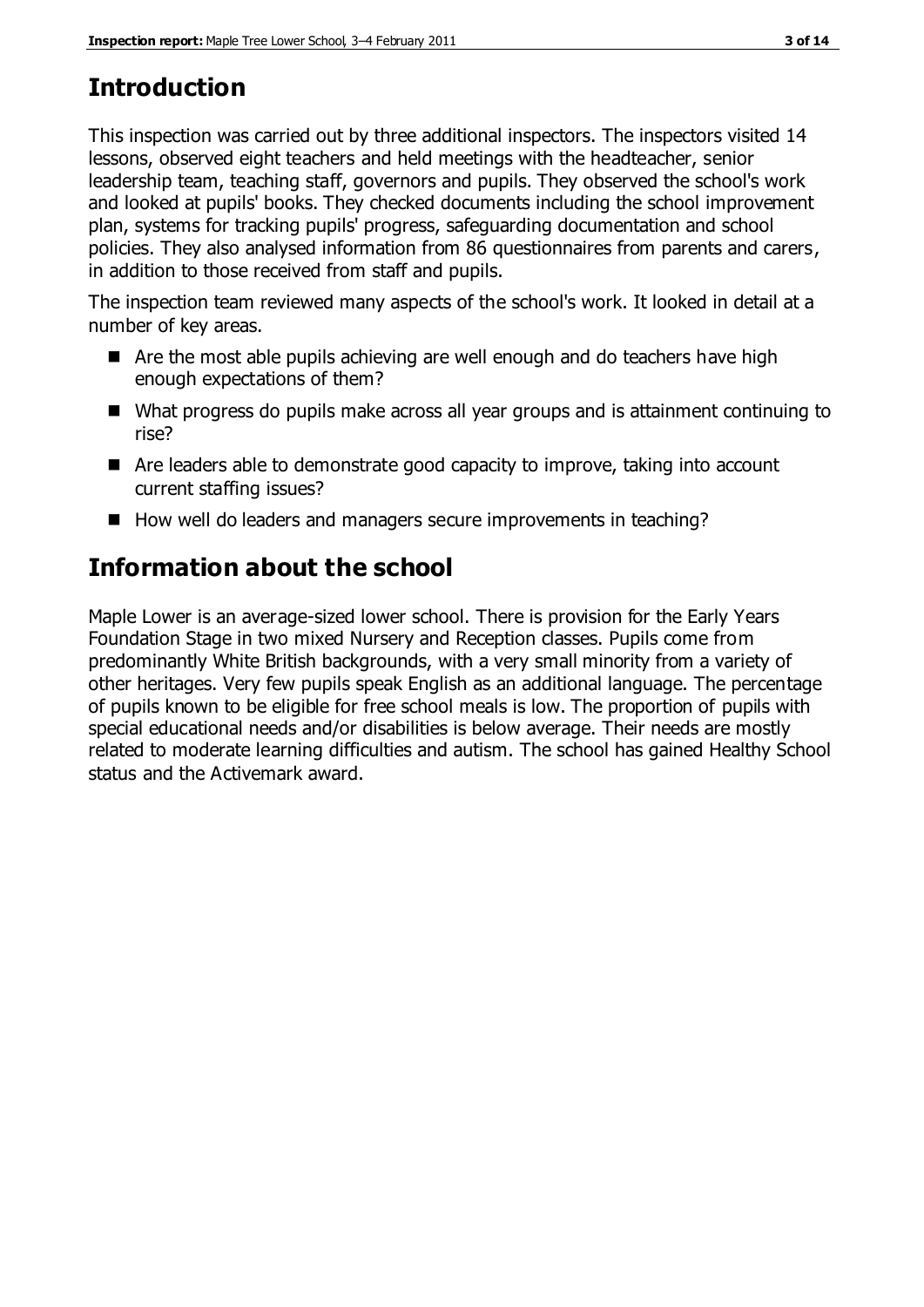# **Inspection judgements**

| Overall effectiveness: how good is the school?  |  |
|-------------------------------------------------|--|
| The school's capacity for sustained improvement |  |

## **Main findings**

Maple Lower School provides a satisfactory standard of education for its pupils. Through their sound self-evaluation, senior leaders are aware of the school's strengths and weaknesses and have been successful in making some improvements since the time of the last inspection. In light of this, there is clear evidence of the school's satisfactory capacity to improve further. The curriculum has been enhanced during the afternoon sessions and is much more creative; most teachers' marking offers pupils clear advice and help about how to improve their work but this is not always consistent across all classes.

Children make a good start to their education in the Early Years Foundation Stage where they learn well and make good progress. This is because teaching is well planned and children are able to learn independently through a wide range of different activities. However, in Key Stage 1, progress slows. Currently, the school's own tracking data reveals weaknesses in writing in a small minority of classes in Key Stage 1. Although pupils make satisfactory progress overall in this key stage, teaching is not consistently good enough to ensure that all pupils achieve what they are capable of.

Pupils make better progress in Key Stage 2 but again, teaching is not always good enough to make up for the underachievement of some pupils lower down the school.

Although there are some significant strengths of teaching, there are occasionally low expectations, and some instances of teachers giving unnecessarily lengthy explanations to pupils; both of these limit progress in a few lessons. In addition, teaching assistants are not always well deployed to support learning.

The headteacher has already begun to tackle the shortcomings in teaching but this has been hampered by a variety of issues with staffing. The long-term absence of the deputy headteacher combined with three maternity leaves and some sickness have hindered planned improvements. Under these challenging circumstances the headteacher has ensured that attainment has not dipped and has remained above average since the time of the last inspection. The leadership and management of teaching and learning, although satisfactory, do not always hold teachers to account rigorously enough for the progress their pupils make. This is because monitoring activities are not systematically recorded so that progress against areas for improvement can be reviewed and measured.

The governing body ensures that statutory requirements are met, including those for safeguarding. However, governors do not hold the school to account well enough for the work that it does and are insufficiently well informed about academic strengths and weaknesses. As a result, their ability to act as critical friends is limited. Although the school promotes community cohesion satisfactorily, the governors' understanding of their role in this is limited and so is their contribution to improving this aspect of the school's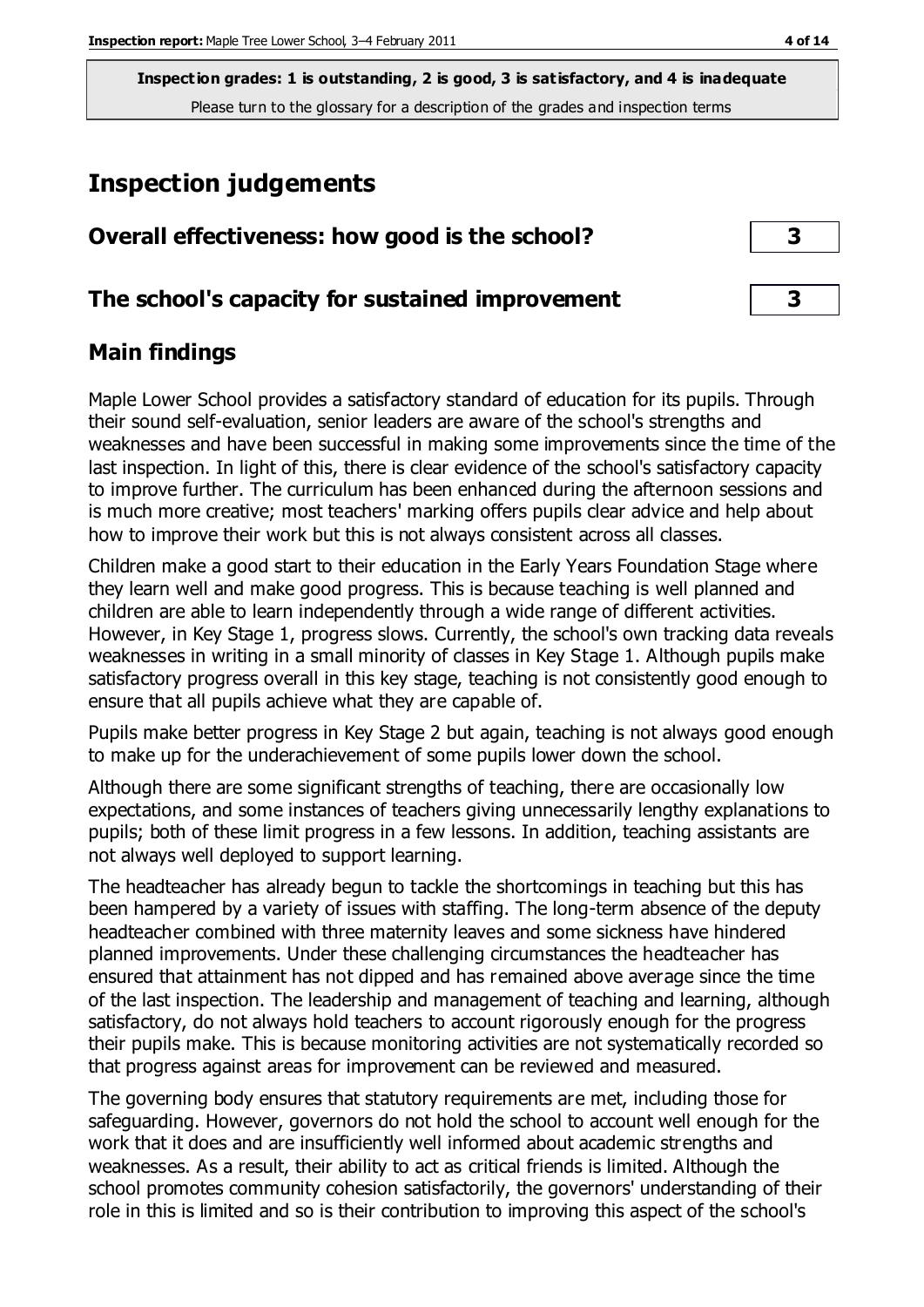work. Despite all this, the headteacher has worked hard to maintain pupils' above average attainment.

A strength of the school is the good care, guidance and support it offers to pupils. Those with special educational needs are supported well in a warm, welcoming learning environment. As a result they make good progress in their learning. Safeguarding requirements are met well. Behaviour in and around the school during the inspection was predominantly good. However, where teaching is less effective, a few pupils sometimes lose interest and begin to fidget. They are prepared satisfactorily for the next stage of their education and develop workplace and other skills. Most pupils are keen to adopt a healthy lifestyle and know, for example, the impact of eating well and taking regular exercise on healthy lifestyles.

Up to 40% of the schools whose overall effectiveness is judged satisfactory may receive a monitoring visit by an Ofsted inspector before their next section 5 inspection.

## **What does the school need to do to improve further?**

- Improve the quality of teaching so that it is consistently good to enable accelerated progress in Years 1 to 4, but particularly in Key Stage 1 in writing by:
	- $-$  ensuring that all teachers have high expectations of what pupils can do, especially the most able, so that they are challenged more effectively and reach even higher standards of attainment
	- $-$  reducing the time that teachers spend explaining activities to pupils and thus increasing opportunities for independent work to be completed.
	- ensuring that teaching assistants are used and directed consistently well across all classes to promote the progress of all learners.
- Improve the leadership and management of teaching and learning by:
	- $-$  rigorously holding teachers to account for the progress their pupils make
	- $=$  ensuring that observations, learning walks and work scrutiny are more systematically recorded.
- $\blacksquare$  Improve the quality of governance by:
	- ensuring that governors are trained effectively to become critical friends and to challenge the school independently
	- $=$  ensuring that governors understand and promote community cohesion.

## **Outcomes for individuals and groups of pupils 3**

Following good progress in the Early Years Foundation Stage, progress slows in Key Stage 1 because teaching is not effective enough to ensure that all pupils achieve their potential. Pupils make better progress in Key Stage 2 but again, teaching is not always sufficiently challenging to make up for the weaknesses in writing in a minority of classes in Key Stage 1. In some lessons, direct teaching occupies too much time and so pupils sit passively for too long. Too little time is given for pupils to take responsibility for their own learning and to work together collaboratively to solve problems.

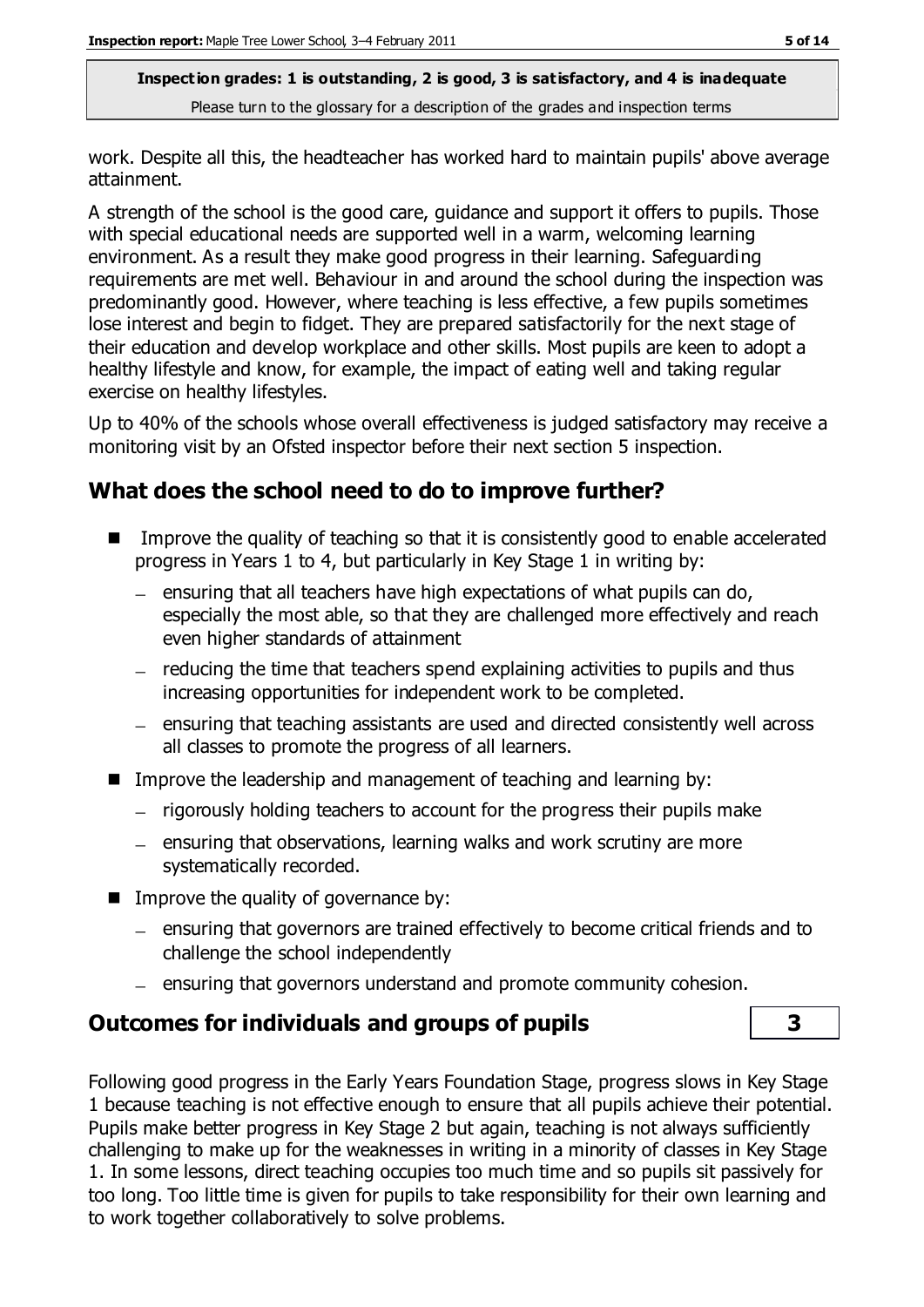Most pupils enjoy school, have good attitudes to their learning and behave well. They are articulate and confident to answer questions. They generally work well in pairs and groups, learning to evaluate the strengths and weaknesses of each other's work. In a physical education lesson pupils made good progress using their bodies to make different shapes. This was because pupils learnt from each other and then planned how they could develop their own jumps to incorporate more complex shapes. However, occasionally, pupils are not sufficiently clear about what they need to do to succeed and there are instances where more able pupils do not learn as well as they should because expectations of their level and pace of work are not high enough.

The very few pupils with special educational needs make better levels of progress than their classmates. Many make good progress and benefit from one-to-one support they receive. However, their achievement in writing is not as good as in other subjects.

Pupils understand issues such as bullying and think carefully about their own general personal safety. Although there have been a few incidents of bullying, pupils are confident in the school's ability to deal with them. Pupils respond well to the school's efforts to promote healthy lifestyles and are able to speak knowledgeably about how they might adopt them. Within school, they are willing to take on responsibilities and have some input into decision making. Links with the local community are satisfactory, but pupils social and cultural development do not benefit as a result. They develop a good understanding of spiritual, moral, social and cultural issues.

| Pupils' achievement and the extent to which they enjoy their learning                                       | 3                       |
|-------------------------------------------------------------------------------------------------------------|-------------------------|
| Taking into account:                                                                                        | $\mathcal{P}$           |
| Pupils' attainment <sup>1</sup>                                                                             |                         |
| The quality of pupils' learning and their progress                                                          | 3                       |
| The quality of learning for pupils with special educational needs and/or disabilities<br>and their progress | $\overline{2}$          |
| The extent to which pupils feel safe                                                                        | $\overline{\mathbf{2}}$ |
| Pupils' behaviour                                                                                           | $\mathbf{2}$            |
| The extent to which pupils adopt healthy lifestyles                                                         | 2                       |
| The extent to which pupils contribute to the school and wider community                                     | 3                       |
| The extent to which pupils develop workplace and other skills that will contribute to                       | 3                       |
| their future economic well-being                                                                            |                         |
| Taking into account:                                                                                        |                         |
| Pupils' attendance <sup>1</sup>                                                                             | 3                       |
| The extent of pupils' spiritual, moral, social and cultural development                                     | 2                       |

These are the grades for pupils' outcomes

<sup>1</sup> The grades for attainment and attendance are: 1 is high; 2 is above average; 3 is broadly average; and 4 is low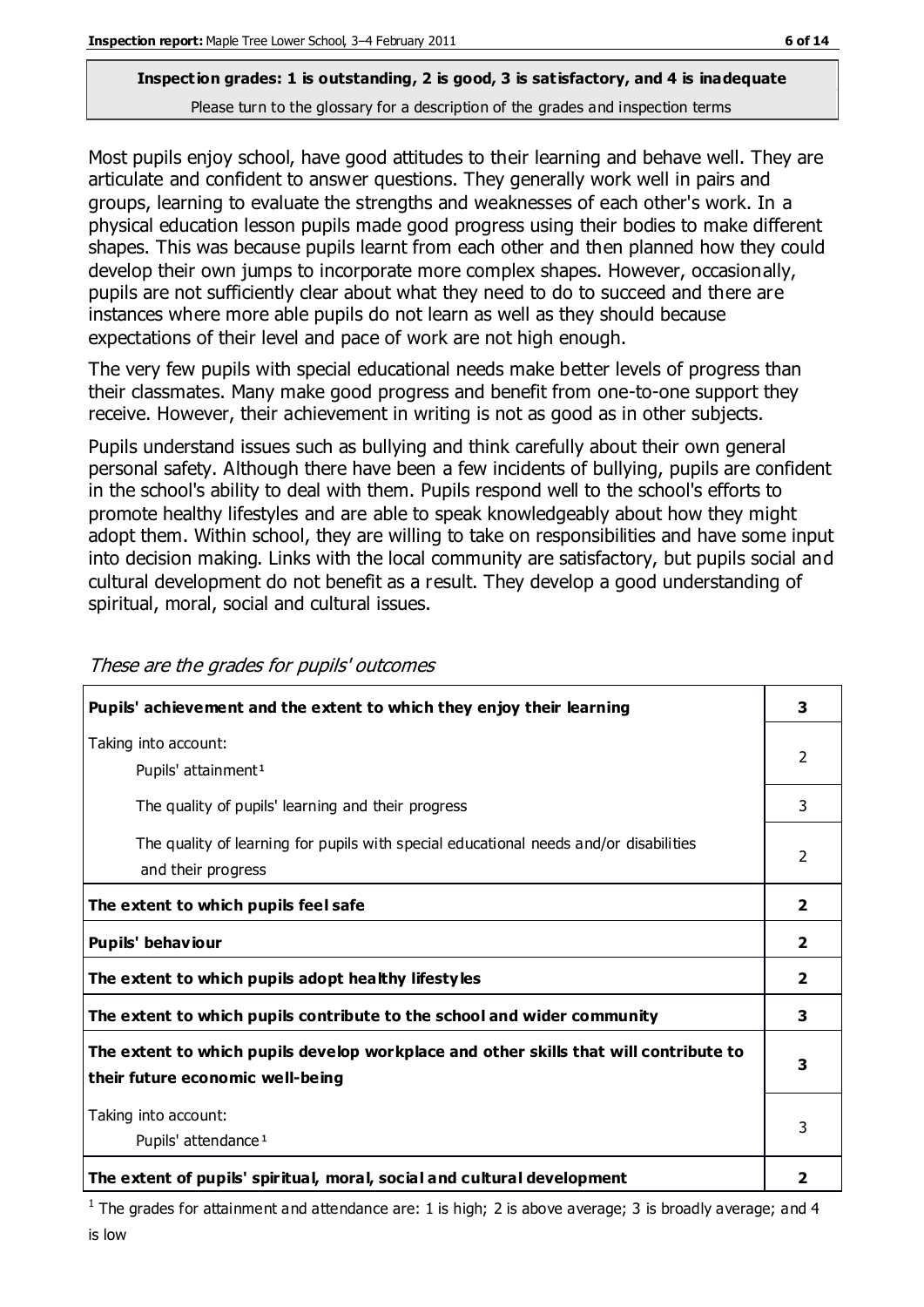## **How effective is the provision?**

Good care, guidance and support are at the heart of the school's work. The school has been very successful in helping several pupils with special educational needs and/or disabilities to learn and develop personal qualities and interpersonal skills. This has helped them to develop independence and to make good progress during their time in the school. The school works well with outside agencies to maximise support when necessary.

The quality of teaching and learning has been affected by staff turbulence over a number of months, the vast majority of which has been beyond the school's control. Although it is satisfactory overall it is inconsistent across classes and year groups resulting in uneven progress. There are examples of good teaching, for example a Year 3 literacy lesson where the teacher promoted pupils' independent thinking skills and helped them to be creative in their writing. All pupils engaged well with their learning because work was carefully matched to their individual needs. Although there is no single weakness that distinguishes less successful teaching, there are occasions when pupils finish work too quickly because tasks do not challenge them enough, as well as instances where pupils lose interest because direct instruction goes on for too long. In a few lessons, teaching assistants are not effectively directed to support learning,

There have been some improvements made to the satisfactory curriculum by making it more creative in the afternoons. Pupils are more interested and motivated, especially the boys. Pupils working on an Italian theme visited an Italian restaurant and then prepared a meal in school for parents; this promoted high levels of enjoyment. However, in mathematics and English there is less creativity and the work does not always match the needs of all pupils well enough. As a result they become bored and do not learn effectively. The school provides a satisfactory range of extra activities and visits which contribute well to encouragement of healthy lifestyles.

| The quality of teaching                                                                                    |   |
|------------------------------------------------------------------------------------------------------------|---|
| Taking into account:<br>The use of assessment to support learning                                          |   |
| The extent to which the curriculum meets pupils' needs, including, where relevant,<br>through partnerships | 3 |
| The effectiveness of care, guidance and support                                                            |   |

These are the grades for the quality of provision

## **How effective are leadership and management?**

Leaders embed ambition for the future of the school and drive forward improvement satisfactorily. The headteacher has done well to ensure that attainment has remained above average despite major challenges in staffing. However the leadership and management of teaching and learning have not been robust enough. As a result, the quality of teaching in some year groups has not promoted good progress. Monitoring is not always recorded well enough or followed up as effectively as it should be. Targets set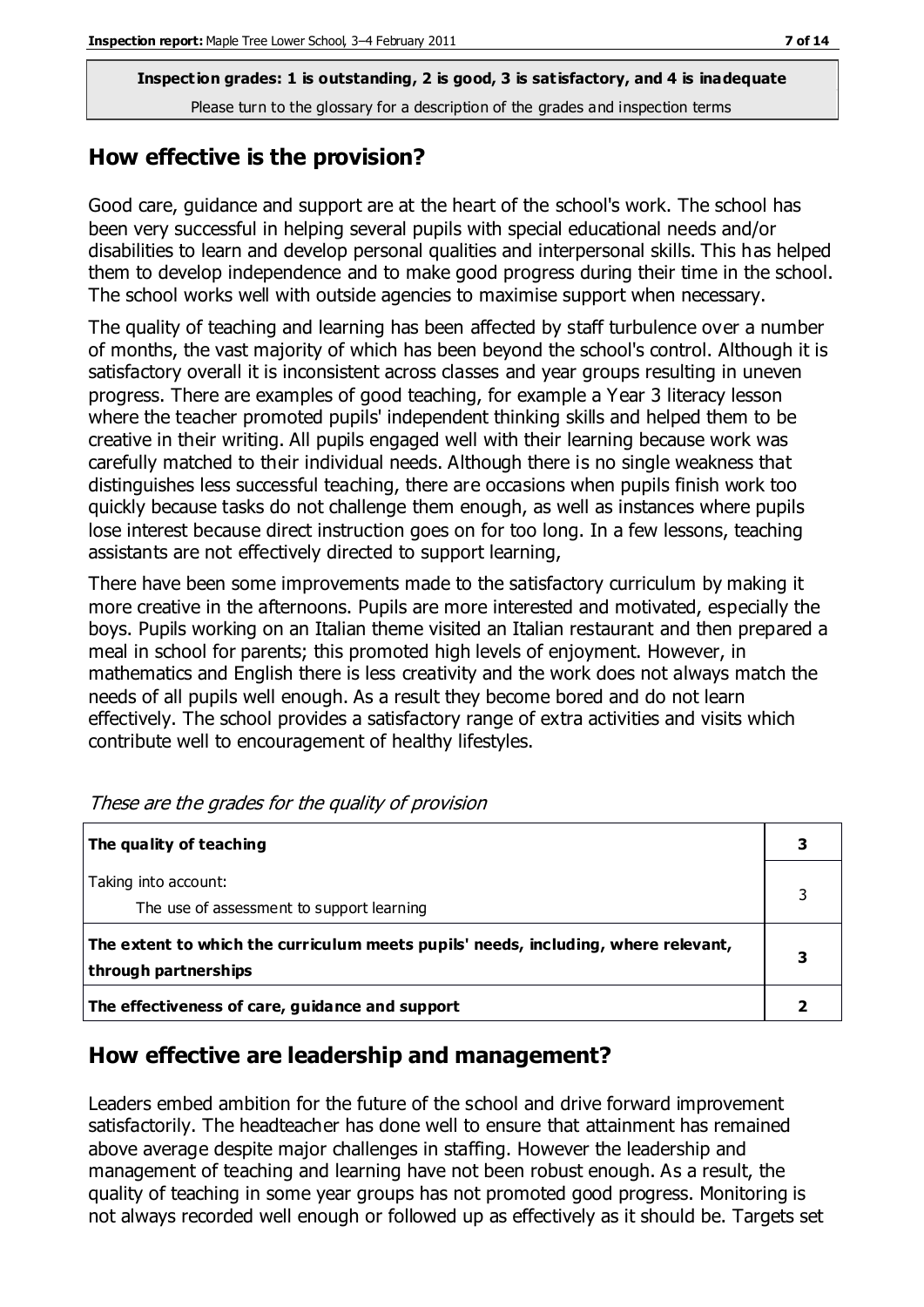have not always been challenging enough. The headteacher has taken action and raised thresholds appropriately.

The governing body has supported the school through some difficult situations in recent times but has failed to act as a critical friend or to focus effectively on securing improvements in teaching and learning. There is a satisfactory understanding of the community in which the school sits but evaluating the impact of how well it promotes community cohesion is at an early stage of development. The school overcomes any potential discrimination and has a firm commitment to promoting equal opportunities for all. Safeguarding arrangements are good. Parental and carer questionnaires indicate overall good support for the school but a significant minority do not feel that the school listens effectively to their concerns or that it communicates with them effectively.

| The effectiveness of leadership and management in embedding ambition and driving<br><i>improvement</i>                                                           |                |
|------------------------------------------------------------------------------------------------------------------------------------------------------------------|----------------|
| Taking into account:<br>The leadership and management of teaching and learning                                                                                   | 3              |
| The effectiveness of the governing body in challenging and supporting the<br>school so that weaknesses are tackled decisively and statutory responsibilities met | 4              |
| The effectiveness of the school's engagement with parents and carers                                                                                             | 3              |
| The effectiveness of partnerships in promoting learning and well-being                                                                                           | 3              |
| The effectiveness with which the school promotes equality of opportunity and tackles<br>discrimination                                                           | 3              |
| The effectiveness of safeguarding procedures                                                                                                                     | $\overline{2}$ |
| The effectiveness with which the school promotes community cohesion                                                                                              | 3              |
| The effectiveness with which the school deploys resources to achieve value for money                                                                             | 3              |

#### These are the grades for leadership and management

## **Early Years Foundation Stage**

Most children begin school with understanding and skill levels which are as expected when compared to other children of a similar age. They develop quickly in confidence because the school has effective systems in place to ensure they settle into school life quickly and easily. Progress is good in both Nursery and Reception and children move forward well in their acquisition of knowledge, skills and understanding. This is because of good, focused teaching and a curriculum which provides a wide range of stimulating activities. Children enter Year 1 with above average attainment, some well above.

Children have many opportunities to work independently and teacher led activities are short and sharp, keeping children both interested and motivated. Observations are accurate and assessment ensures that work is well matched to need. In one session, children worked cooperatively together to build a patio outside the playhouse. One said to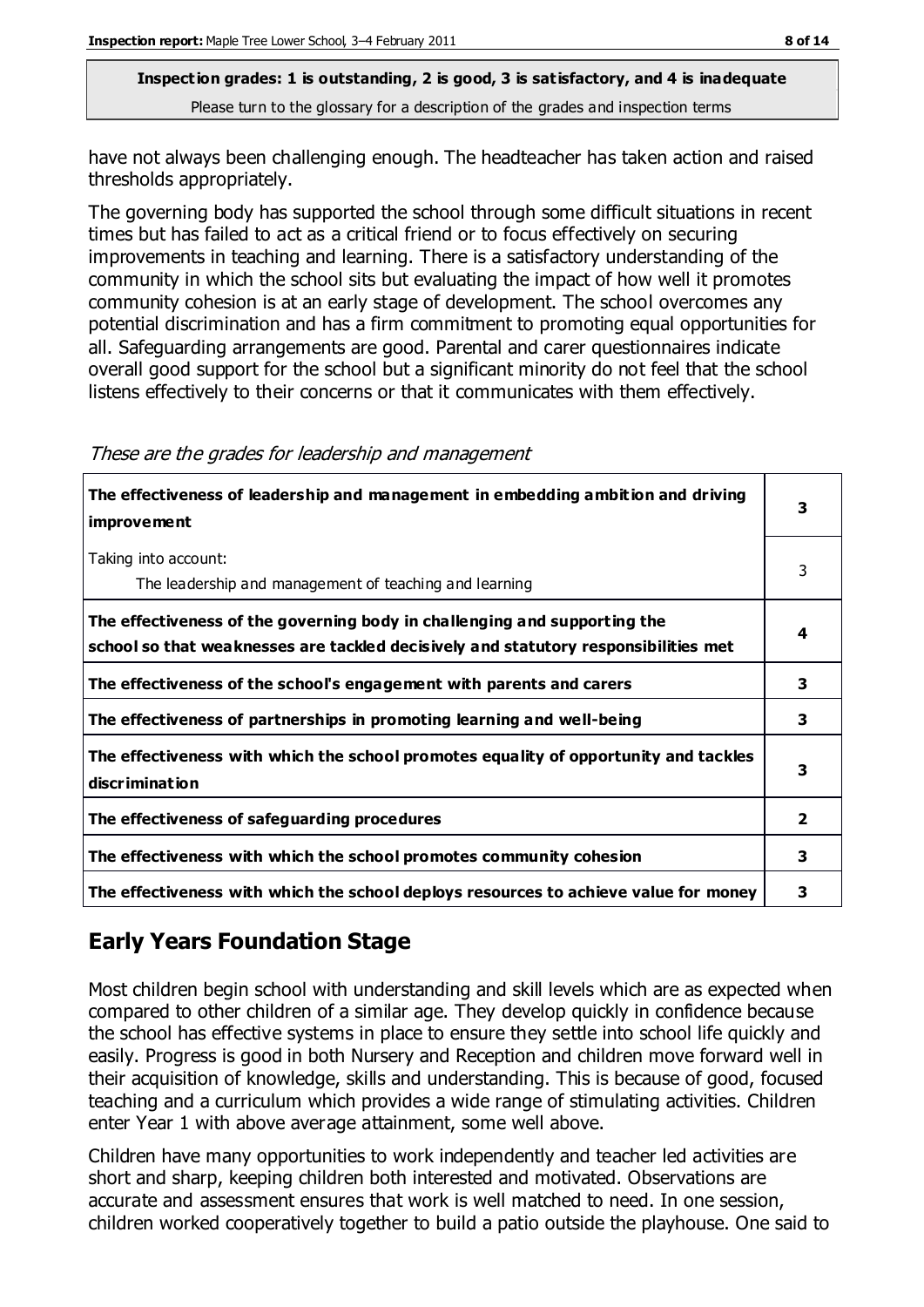the others, 'We need to lift it together as its heavy.' The teaching assistant monitored the activity well and supported it with helpful conversation.

Leadership and management are good and focus well on achievement for all. Staff display good teamwork, ensuring all children are included, particularly the most vulnerable. There are good links, with parents and carers, and outside agencies, which ensure children's safety and security. Data are used increasingly effectively to map progress and to look at what needs to be improved.

These are the grades for the Early Years Foundation Stage

| Overall effectiveness of the Early Years Foundation Stage                             |  |
|---------------------------------------------------------------------------------------|--|
| Taking into account:<br>Outcomes for children in the Early Years Foundation Stage     |  |
| The quality of provision in the Early Years Foundation Stage                          |  |
| The effectiveness of leadership and management of the Early Years Foundation<br>Stage |  |

## **Views of parents and carers**

A minority of parents and carers returned the questionnaires but the majority of these were positive about the school overall. Almost all parents say that their child enjoys school. The vast majority feel that their children are kept safe. Most feel that their children are encouraged to lead a healthy lifestyle and that the school meets the needs of their child. The large majority said they are happy with the experience their children have in the school. About a third of parents and carers made additional comments. Some spoke of the good start their children receive in the Early Years Foundation Stage and inspection findings support this view. A minority feel that unacceptable behaviour is not dealt with effectively. Inspectors found behaviour to be well managed and good during the inspection. A small minority do not feel that the school is led and managed effectively. Inspectors found the school to be led and managed satisfactorily. A small minority felt that the school did not take account of their suggestions and concerns. Inspectors brought this to the attention of the school during the inspection.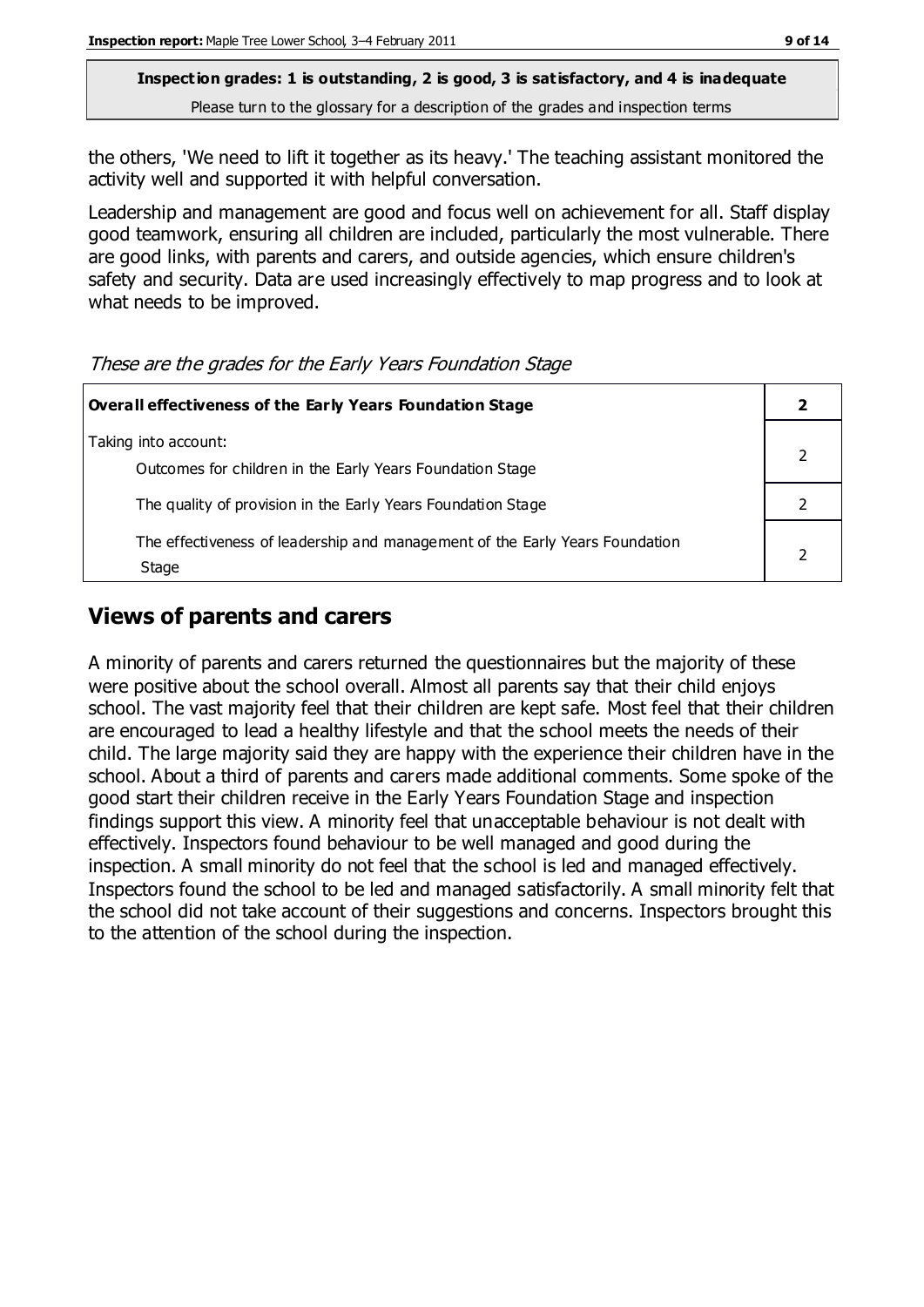#### **Responses from parents and carers to Ofsted's questionnaire**

Ofsted invited all the registered parents and carers of pupils registered at Maple Tree Lower School to complete a questionnaire about their views of the school.

In the questionnaire, parents and carers were asked to record how strongly they agreed with 13 statements about the school. The inspection team received 86 completed questionnaires by the end of the on-site inspection. In total, there are 223 pupils registered at the school.

| <b>Statements</b>                                                                                                                                                                                                                                       | <b>Strongly</b><br>Agree<br>agree |               |              | <b>Disagree</b> |                | <b>Strongly</b><br>disagree |                |                |
|---------------------------------------------------------------------------------------------------------------------------------------------------------------------------------------------------------------------------------------------------------|-----------------------------------|---------------|--------------|-----------------|----------------|-----------------------------|----------------|----------------|
|                                                                                                                                                                                                                                                         | <b>Total</b>                      | $\frac{0}{0}$ | <b>Total</b> | $\frac{0}{0}$   | <b>Total</b>   | $\frac{0}{0}$               | <b>Total</b>   | %              |
| My child enjoys school                                                                                                                                                                                                                                  | 40                                | 47            | 45           | 52              | 1              | $\mathbf{1}$                | $\mathbf 0$    | $\mathbf 0$    |
| The school keeps my child<br>safe                                                                                                                                                                                                                       | 43                                | 50            | 39           | 45              | 3              | 3                           | $\mathbf 0$    | $\mathbf 0$    |
| My school informs me about<br>my child's progress                                                                                                                                                                                                       | 28                                | 33            | 44           | 51              | 13             | 15                          | $\mathbf 0$    | $\mathbf 0$    |
| My child is making enough<br>progress at this school                                                                                                                                                                                                    | 27                                | 31            | 44           | 51              | 7              | 8                           | 3              | 3              |
| The teaching is good at this<br>school                                                                                                                                                                                                                  | 31                                | 36            | 41           | 48              | 11             | 13                          | $\mathbf 0$    | $\mathbf 0$    |
| The school helps me to<br>support my child's learning                                                                                                                                                                                                   | 30                                | 35            | 41           | 48              | 10             | 12                          | 3              | 3              |
| The school helps my child to<br>have a healthy lifestyle                                                                                                                                                                                                | 33                                | 38            | 46           | 53              | 6              | $\overline{7}$              | $\mathbf 0$    | $\mathbf 0$    |
| The school makes sure that<br>my child is well prepared for<br>the future (for example<br>changing year group,<br>changing school, and for<br>children who are finishing<br>school, entering further or<br>higher education, or entering<br>employment) | 23                                | 27            | 51           | 59              | $\overline{2}$ | $\overline{2}$              | $\mathbf{1}$   | 1              |
| The school meets my child's<br>particular needs                                                                                                                                                                                                         | 28                                | 33            | 50           | 58              | 4              | 5                           | $\mathbf 0$    | $\mathbf 0$    |
| The school deals effectively<br>with unacceptable behaviour                                                                                                                                                                                             | 23                                | 27            | 40           | 47              | 14             | 16                          | 5              | 6              |
| The school takes account of<br>my suggestions and concerns                                                                                                                                                                                              | 27                                | 31            | 32           | 37              | 15             | 17                          | $\overline{7}$ | 8              |
| The school is led and<br>managed effectively                                                                                                                                                                                                            | 22                                | 26            | 34           | 40              | 14             | 16                          | 11             | 13             |
| Overall, I am happy with my<br>child's experience at this<br>school                                                                                                                                                                                     | 32                                | 38            | 44           | 52              | 6              | $\overline{7}$              | $\overline{2}$ | $\overline{2}$ |

The table above summarises the responses that parents and carers made to each statement. The percentages indicate the proportion of parents and carers giving that response out of the total number of completed questionnaires. Where one or more parents and carers chose not to answer a particular question, the percentages will not add up to 100%.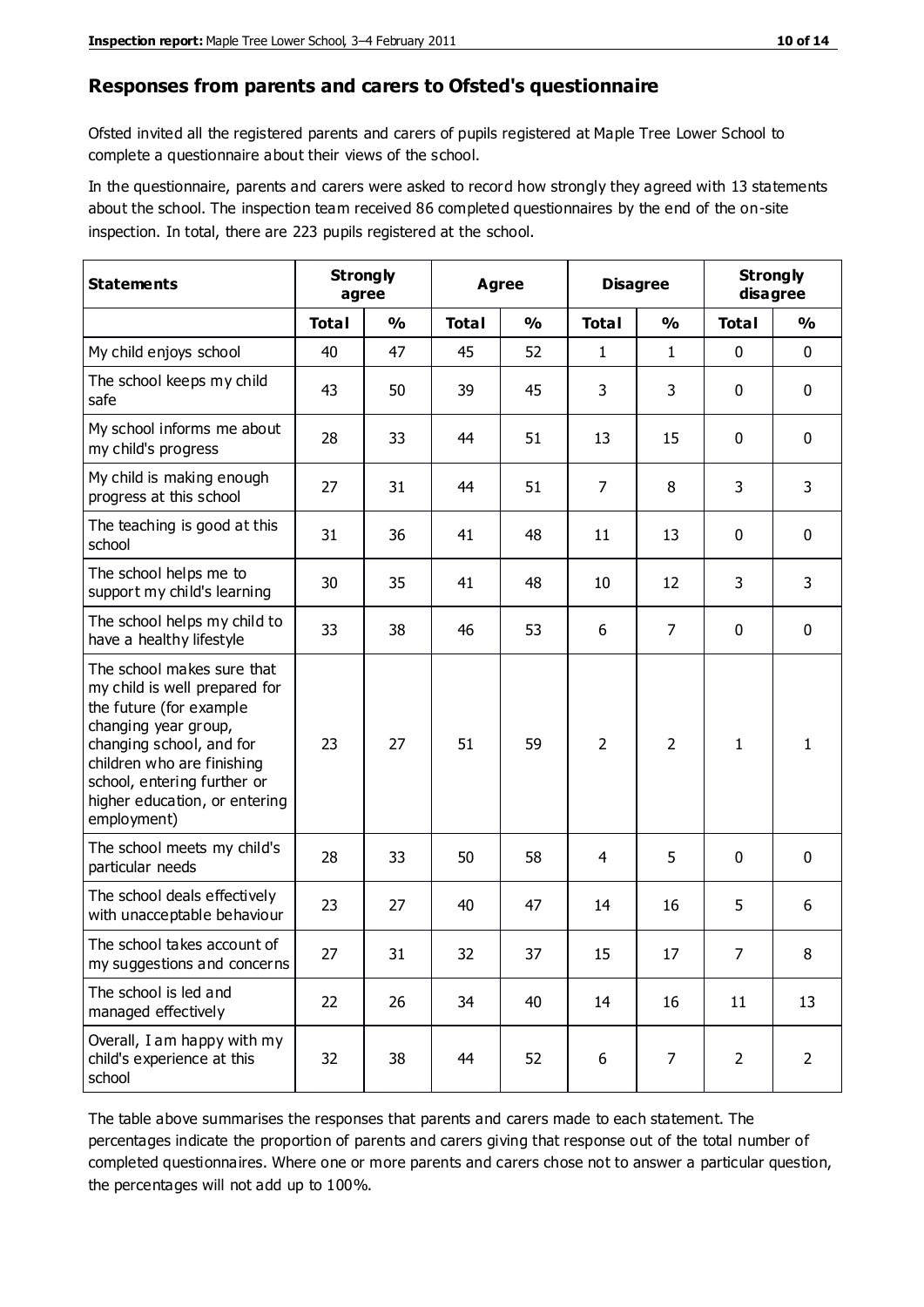## **Glossary**

| Grade   | <b>Judgement</b> | <b>Description</b>                                                                                                                                                                                                            |
|---------|------------------|-------------------------------------------------------------------------------------------------------------------------------------------------------------------------------------------------------------------------------|
| Grade 1 | Outstanding      | These features are highly effective. An outstanding school<br>provides exceptionally well for all its pupils' needs.                                                                                                          |
| Grade 2 | Good             | These are very positive features of a school. A school that<br>is good is serving its pupils well.                                                                                                                            |
| Grade 3 | Satisfactory     | These features are of reasonable quality. A satisfactory<br>school is providing adequately for its pupils.                                                                                                                    |
| Grade 4 | Inadequate       | These features are not of an acceptable standard. An<br>inadequate school needs to make significant improvement<br>in order to meet the needs of its pupils. Ofsted inspectors<br>will make further visits until it improves. |

## **What inspection judgements mean**

## **Overall effectiveness of schools**

|                       | Overall effectiveness judgement (percentage of schools) |      |                     |                   |
|-----------------------|---------------------------------------------------------|------|---------------------|-------------------|
| <b>Type of school</b> | <b>Outstanding</b>                                      | Good | <b>Satisfactory</b> | <b>Inadequate</b> |
| Nursery schools       | 59                                                      | 35   | 3                   | 3                 |
| Primary schools       | 9                                                       | 44   | 39                  | 7                 |
| Secondary schools     | 13                                                      | 36   | 41                  | 11                |
| Sixth forms           | 15                                                      | 39   | 43                  | 3                 |
| Special schools       | 35                                                      | 43   | 17                  | 5                 |
| Pupil referral units  | 21                                                      | 42   | 29                  | 9                 |
| All schools           | 13                                                      | 43   | 37                  | 8                 |

New school inspection arrangements were introduced on 1 September 2009. This means that inspectors now make some additional judgements that were not made previously.

The data in the table above are for the period 1 September 2009 to 31 August 2010 and are consistent with the latest published official statistics about maintained school inspection outcomes (see **[www.ofsted.gov.uk](http://www.ofsted.gov.uk/)**).

The sample of schools inspected during 2009/10 was not representative of all schools nationally, as weaker schools are inspected more frequently than good or outstanding schools.

Percentages are rounded and do not always add exactly to 100.

Sixth form figures reflect the judgements made for the overall effectiveness of the sixth form in secondary schools, special schools and pupil referral units.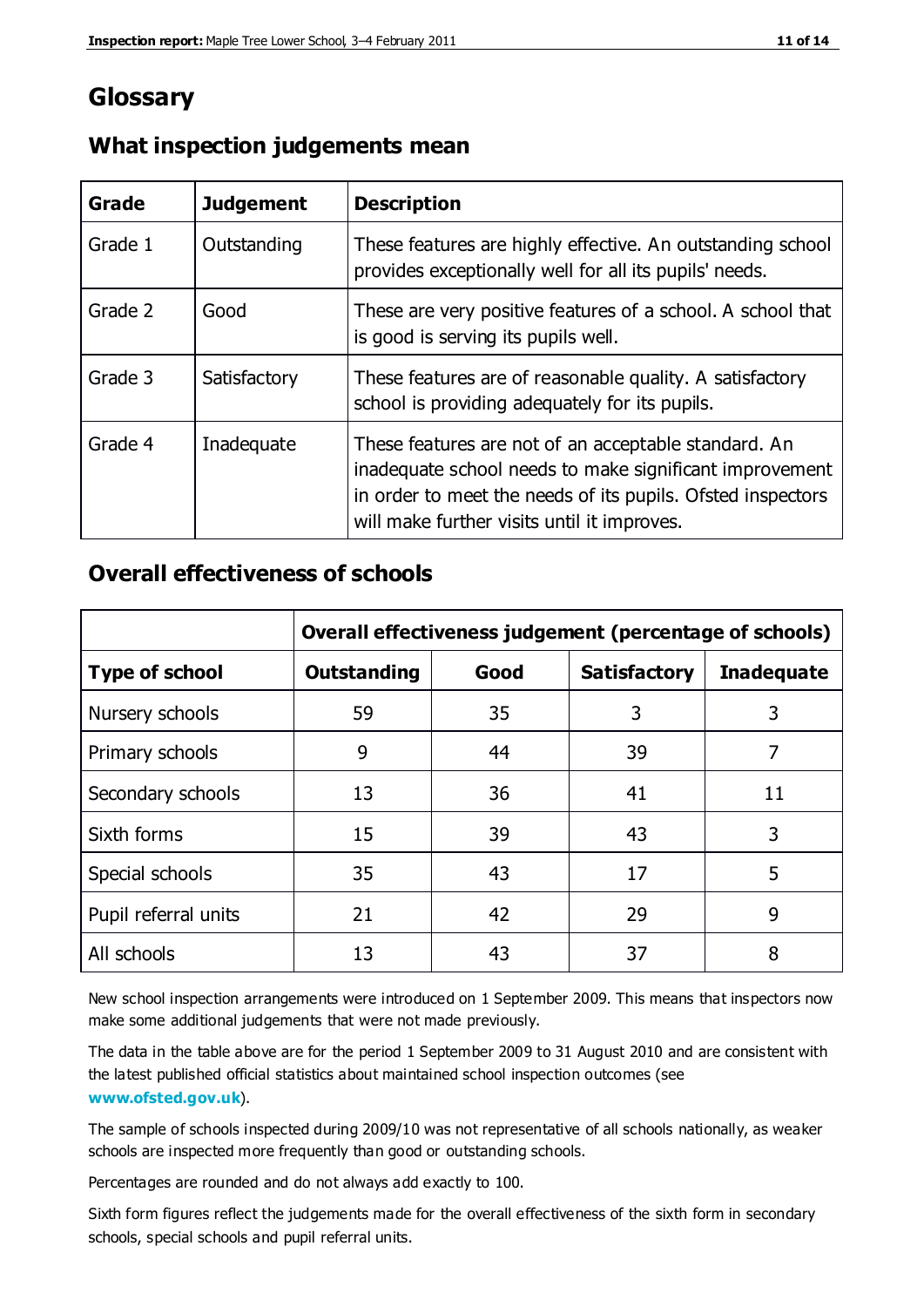## **Common terminology used by inspectors**

| Achievement:                  | the progress and success of a pupil in their learning,<br>development or training.                                                                                                                                                          |  |
|-------------------------------|---------------------------------------------------------------------------------------------------------------------------------------------------------------------------------------------------------------------------------------------|--|
| Attainment:                   | the standard of the pupils' work shown by test and<br>examination results and in lessons.                                                                                                                                                   |  |
| Capacity to improve:          | the proven ability of the school to continue<br>improving. Inspectors base this judgement on what<br>the school has accomplished so far and on the quality<br>of its systems to maintain improvement.                                       |  |
| Leadership and management:    | the contribution of all the staff with responsibilities,<br>not just the headteacher, to identifying priorities,<br>directing and motivating staff and running the school.                                                                  |  |
| Learning:                     | how well pupils acquire knowledge, develop their<br>understanding, learn and practise skills and are<br>developing their competence as learners.                                                                                            |  |
| <b>Overall effectiveness:</b> | inspectors form a judgement on a school's overall<br>effectiveness based on the findings from their<br>inspection of the school. The following judgements,<br>in particular, influence what the overall effectiveness<br>judgement will be. |  |
|                               | The school's capacity for sustained<br>improvement.                                                                                                                                                                                         |  |
|                               | Outcomes for individuals and groups of pupils.                                                                                                                                                                                              |  |
|                               | The quality of teaching.                                                                                                                                                                                                                    |  |
|                               | The extent to which the curriculum meets<br>pupils' needs, including, where relevant,<br>through partnerships.                                                                                                                              |  |
|                               | The effectiveness of care, guidance and<br>support.                                                                                                                                                                                         |  |
| Progress:                     | the rate at which pupils are learning in lessons and<br>over longer periods of time. It is often measured by<br>comparing the pupils' attainment at the end of a key                                                                        |  |

stage with their attainment when they started.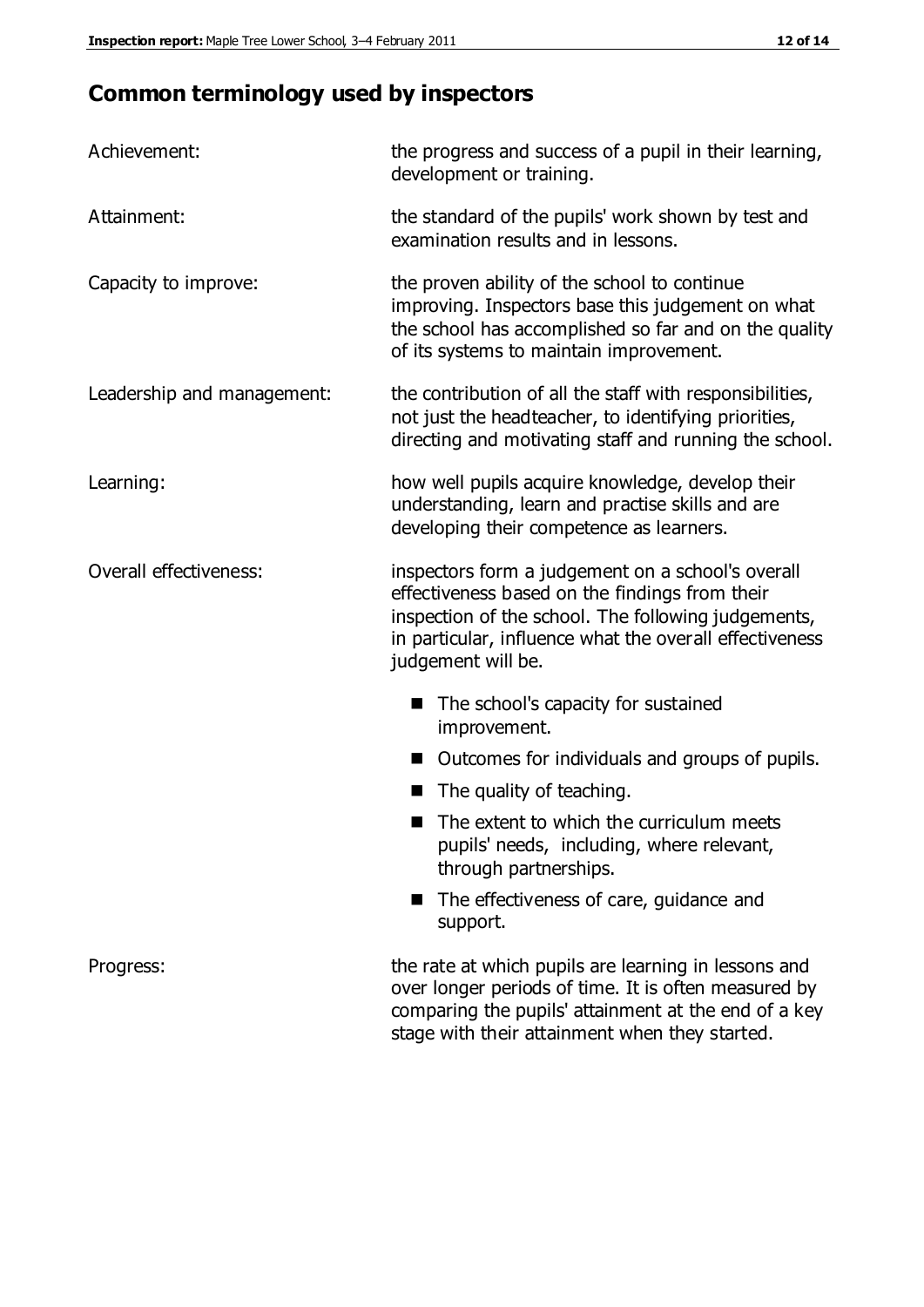## **This letter is provided for the school, parents and carers to share with their children. It describes Ofsted's main findings from the inspection of their school.**

#### 7 February 2011

#### Dear Pupils

#### **Inspection of Maple Tree Lower School, Sandy, SG19 2WA**

Thank you for the lovely welcome you gave us when we inspected your school recently. We were very interested in your views and opinions. These, along with everything else we saw, helped us to get a clear picture of your school. We think your school provides you with a satisfactory education which prepares you for your next school and the future. Your school ensures that you stay safe and the adults all care about your health and welfare. We were very pleased to find that you knew very well what keeps you fit and healthy. This is highly commendable, well done! We thought you were well behaved and courteous.

Your school does some things well but it needs to make some improvements too. We decided that it is satisfactory overall. The youngest children in your school get a good start to their education and make good progress. Your headteacher and teachers do a satisfactory job. Your attainment is above average. So that your school can make steps to becoming a good school, we have asked that they work on these things:

We would like the school to make sure that you make more progress, particularly in writing. Teachers are going to give you more time to work on your own. They will explain to the teaching assistants what they would like them to do to help you. Teachers will give all of you work that makes you think hard and that you don't find too easy. You can help by always trying your hardest to write carefully and thoughtfully.

We have asked your headteacher to ensure that she checks that teachers are helping you to make as much progress as you can and that she always writes what she sees in your lessons.

We have asked the governors to take part in some training so that they can support the work of the headteacher. Also we have asked them to make sure that they know how to develop what the school does to help you understand your place in the community.

We wish you all the best in the future.

Yours sincerely

Glynis Bradley-Peat

Lead Inspector